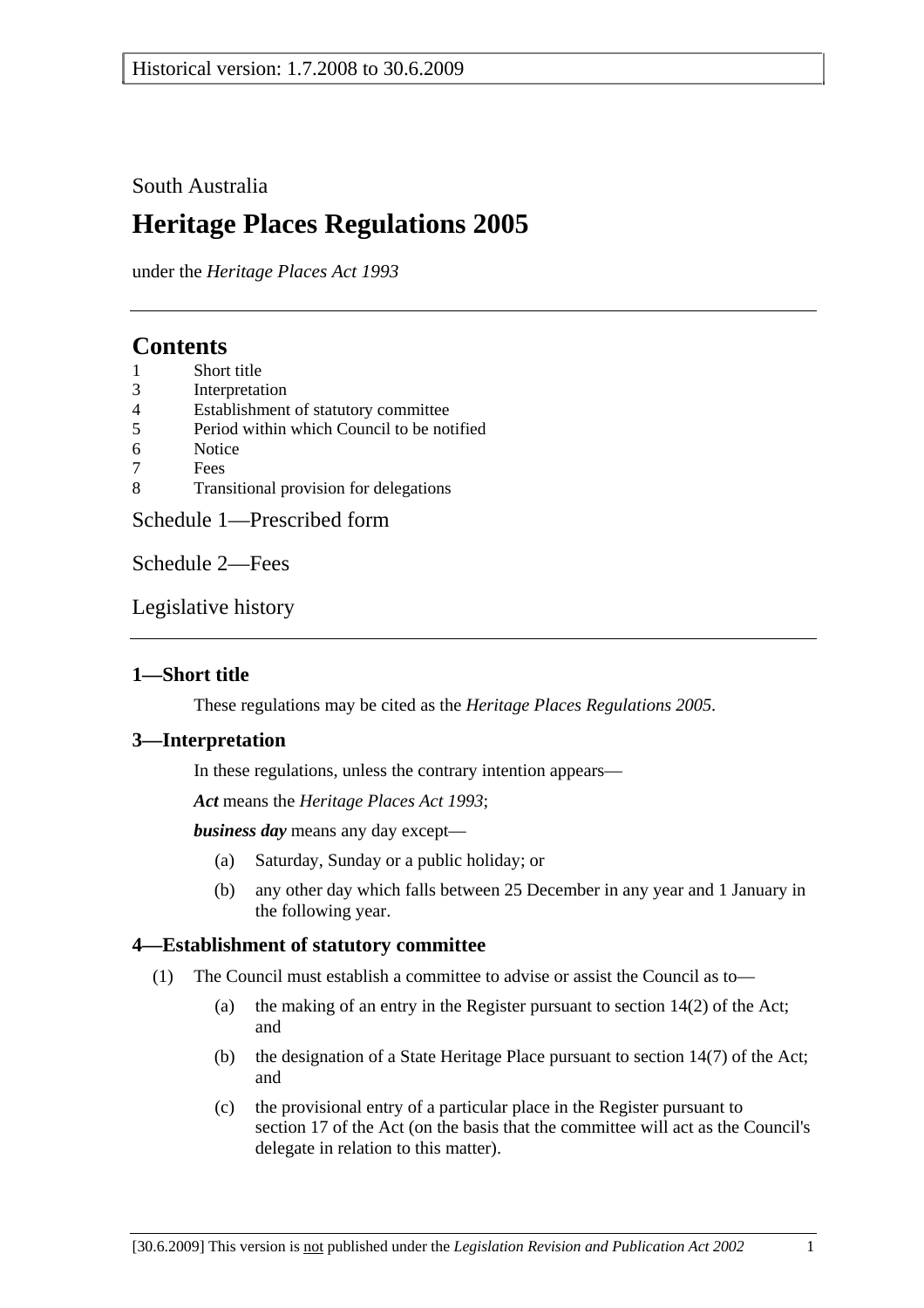- (2) The members of the committee—
	- (a) will be appointed by the Council; and
	- (b) in accordance with terms and conditions determined by the Council.

### **5—Period within which Council to be notified**

For the purposes of section  $27(2)(b)$  of the Act—

- (a) the prescribed period for notifying the Council of the location of an object is 5 business days from the date of discovery; and
- (b) the prescribed period for furnishing information to the Council is 10 business days from the date on which the Council requested the provision of the relevant information, or such longer period as the Council may allow.

### **6—Notice**

For the purposes of paragraph (a) of section 38A(5) of the Act, a notice of the Minister under that paragraph must be in the form prescribed by Schedule 1.

### **7—Fees**

- (1) The fees set out in Schedule 2 are payable to the Council.
- (2) The Council may waive or reduce a fee if satisfied that it is appropriate to do so in a particular case.

### **8—Transitional provision for delegations**

A delegation made by the State Heritage Authority may continue to operate as if it were a delegation made by the Council until that delegation is varied or revoked by the Council.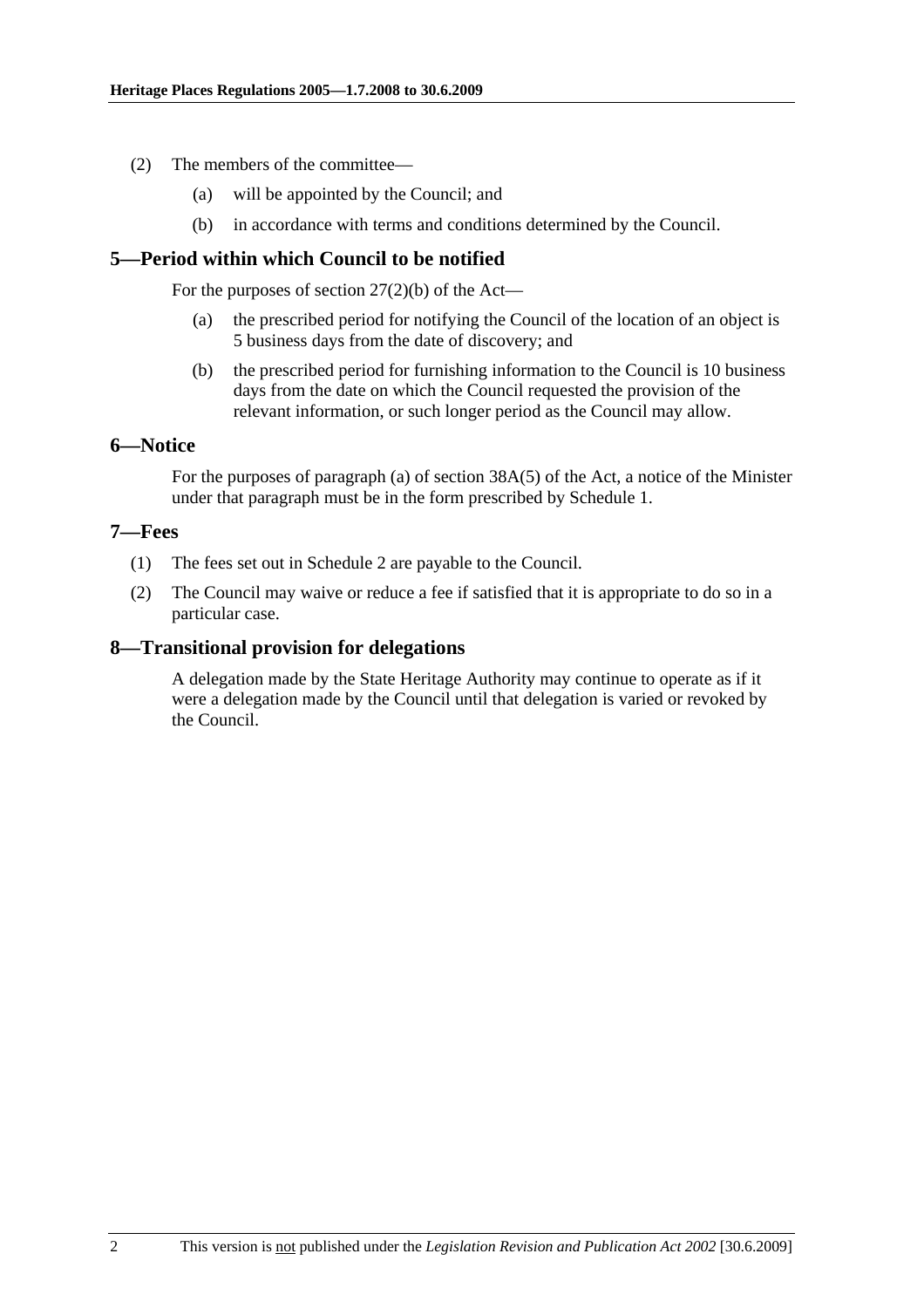File No.

## **Schedule 1—Prescribed form**

Heritage Places Act 1993

NOTICE for the purposes of section 38A(5) of the Act

| <b>PART A-Notice</b>                                                                    |               |                 |
|-----------------------------------------------------------------------------------------|---------------|-----------------|
| To:                                                                                     |               |                 |
| Title: Mr/Mrs/Ms                                                                        | Last<br>Name: | Given<br>Names: |
| Company Name<br>(if applicable):                                                        |               |                 |
| Postal Address:                                                                         |               |                 |
| Street Address (if different<br>from above) or other<br>information relevant to service |               |                 |

- 1 It is alleged that you have engaged in conduct in contravention of the Heritage Places Act 1993 ("the Act"). The particulars of the alleged contravention are set out in Part B of this notice.
- $\overline{2}$ The purposes of this notice is to give you the opportunity to elect to be prosecuted for the alleged contravention under section  $38A(5)(a)$  of the Act. If you do not elect to be prosecuted, the Minister, a local council, or any other person acting with the leave of the Environment, Resources and Development Court may commence civil penalty proceedings under section 38A(1)(c) of the Act for the purposes of obtaining an order from the Court that you pay into the South Australian Heritage Fund an amount as a monetary penalty on account of the contravention. In these civil proceedings, any contravention of the Act would only need to be proved "on the balance of probabilities".
- 3 If you elect to be prosecuted rather than facing the civil penalty proceedings, you must serve a written notice on the Minister within 21 days after service of this notice.
- $\overline{4}$ The following matters are relevant to the provision of a notice of election to the Minister:
	- The notice must be addressed to the Minister as follows:  $(1)$

### [Insert relevant information]

 $(2)$ You may choose to use the pro forma notice to the Minister attached to this document, or you may inform the Minister by letter if you so wish.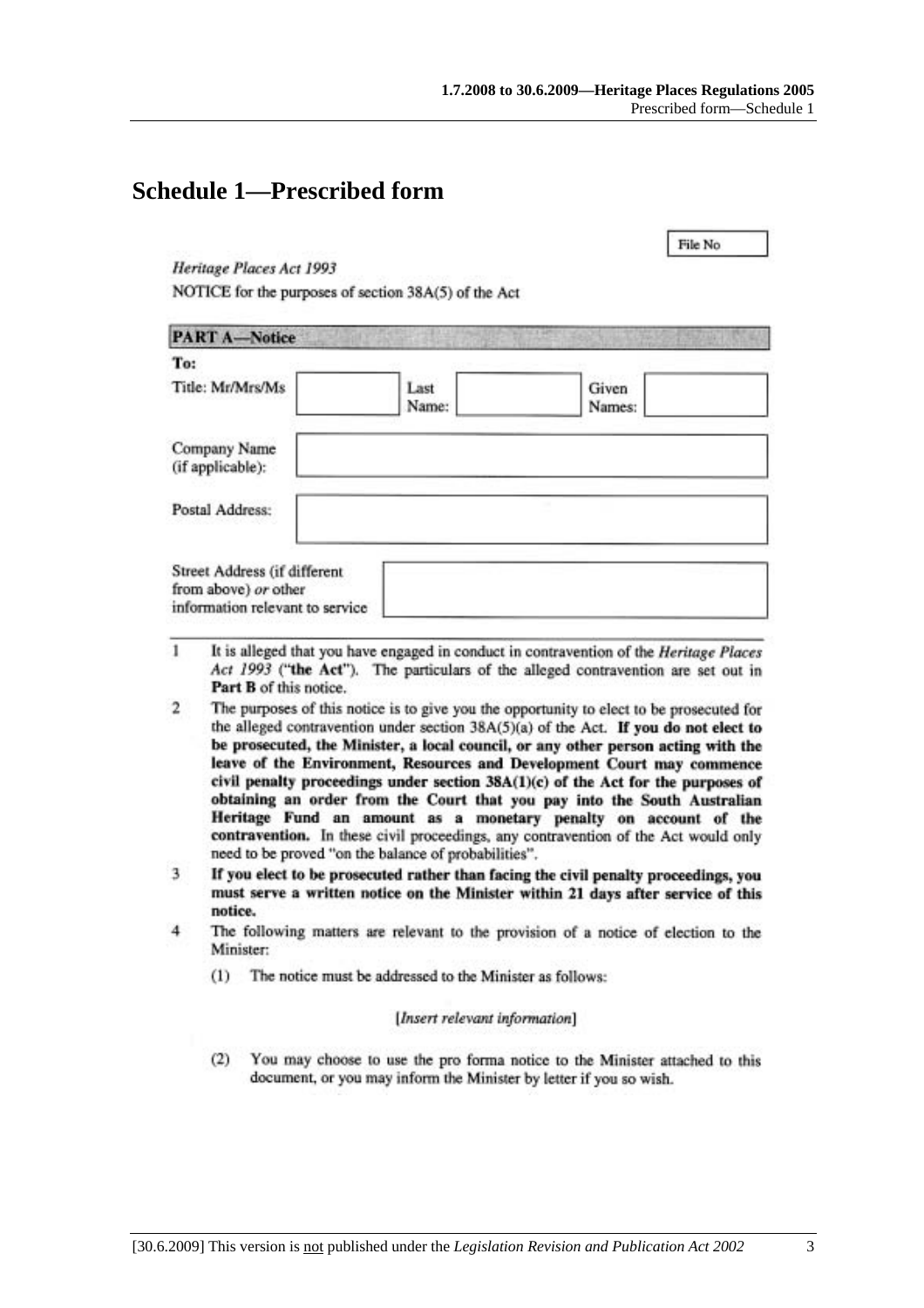- $(3)$ Please quote your name and the File Number shown at the top of this document.
- $(4)$ information about the Act can be obtained from Additional www.environment.sa.gov.au/heritage. Information concerning this Notice can be obtained by telephone from the Manager, Heritage Branch-Telephone [insert relevant number]. There is also some additional general information set out below.
- If you do not respond within 21 days after service of this notice, proceedings  $(5)$ may be commenced to recover the "civil penalty" in the Environment, Resources and Development Court.

| Name of State Heritage<br>Place (if applicable): | Register No: |
|--------------------------------------------------|--------------|
| Address or Location:                             |              |
| The details of the contravention are as follows: |              |
|                                                  |              |
|                                                  |              |
|                                                  |              |

## **PART C-General information**

#### **Heritage Places Act 1993** 1

The Heritage Places Act 1993 is an Act to make provision for the identification, recording and conservation of places and objects of non-Aboriginal heritage significance, to establish the South Australian Heritage Council, and for other purposes.

#### $\overline{2}$ **Section 38A-ERD Court**

- Subsection (1) allows an order to be made only where a contravention of the Act has occurred.
- Subsection (1)(c) allows the Court to order a monetary penalty to be paid into the South Australian Heritage Fund on account of the breach. A monetary penalty such as this is sometimes known as a "civil penalty" because it is a financial penalty imposed by a Court in civil proceedings. The penalty is intended as a deterrent.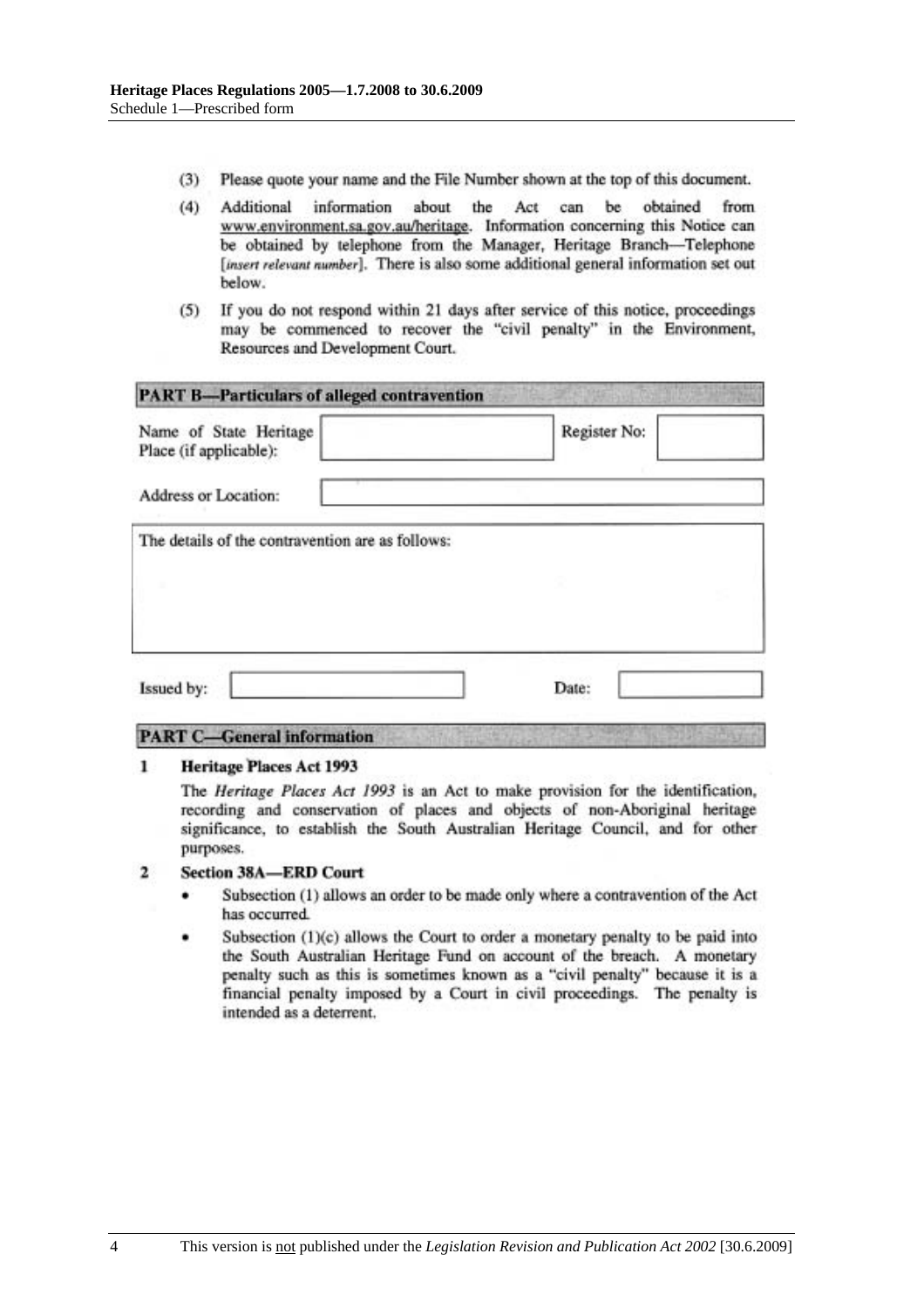- Subsection (5)(a)(i) imposes limits on the circumstances and manner of application and use of a civil penalty order. A person who is faced with the possibility of a civil penalty may elect to be prosecuted for a criminal offence, which must be proved at the higher standard of "beyond reasonable doubt".
- For the purposes of allowing a person to make an election, the Minister must serve a notice on the person advising the person that he or she may, by written notice to the Minister, elect to be prosecuted for the contravention, and allowing the person not less than 21 days to do so. This is the reason for the service of this notice.
- Proceedings for a civil penalty are stayed if criminal proceedings are started or have 3 already been started against the person for an offence that is the same (or substantially the same) as the conduct alleged to constitute the contravention to which the proceedings relate. They may be resumed if the criminal proceedings do not result in a formal finding of guilty being made against the person.
- $\overline{4}$ If an amount is paid in the civil proceedings, criminal proceedings may not be initiated against the person for an offence constituted by conduct that is the same (or substantially the same) as the conduct alleged to constitute the contravention in relation to which the amount has been paid.

### **Attachment**

### **Notice to the Minister**

1 I have received a notice from the Minister under section 38A(5)(a) of the *Heritage* Places Act 1993 ("the Act") in connection with the proposed commencement of civil penalty proceedings in respect of a contravention of the Act.

The File No is:

 $\overline{2}$ In accordance with section 38A(5)(a) of the Act I HEREBY GIVE NOTICE that I elect to be prosecuted for the alleged contravention.

| Name in full:                     |   |
|-----------------------------------|---|
| Signed:                           | x |
| Please also print signature here: |   |
| Contact details:                  |   |
|                                   |   |

 $\boldsymbol{A}$ Date:

3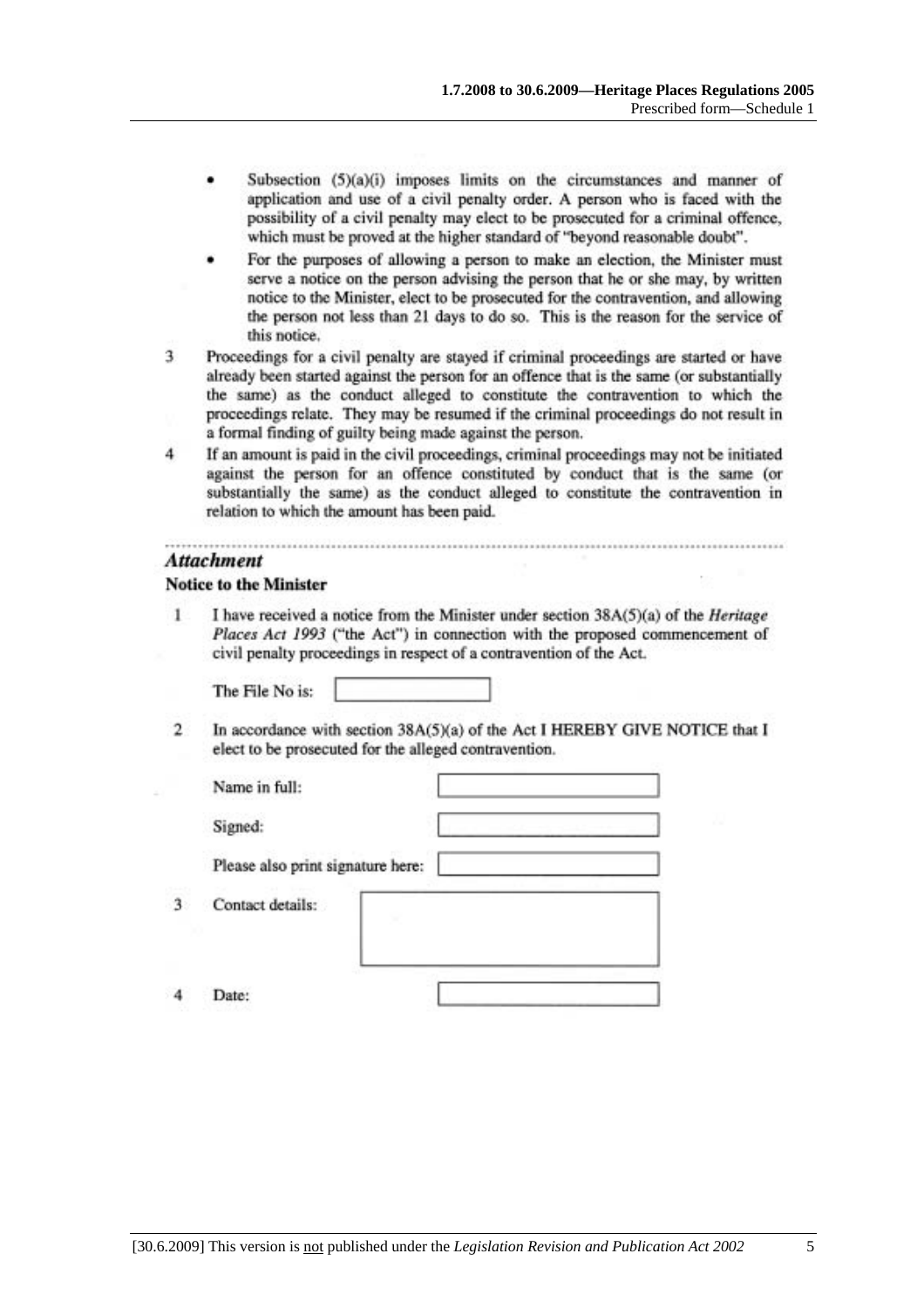# **Schedule 2—Fees**

| $\mathbf{1}$   | Act      | Certified copy of an entry in the Register in relation to a State Heritage<br>Place, or an object identified by the Council under section $14(2)$ of the | \$25.75                                            |
|----------------|----------|----------------------------------------------------------------------------------------------------------------------------------------------------------|----------------------------------------------------|
| 2              |          | Application for certificate of exclusion in relation to land zoned<br>"residential" under the relevant Development Plan—                                 |                                                    |
|                | (a)      | initial application fee                                                                                                                                  | \$128.00                                           |
|                |          | plus                                                                                                                                                     |                                                    |
|                | (b)      | if the Council determines to invite public submissions                                                                                                   | \$1 166.00                                         |
| 3              |          | Application for certificate of exclusion in relation to any other land                                                                                   | 5% of Valuer-General's<br>assessment of site value |
| $\overline{4}$ | Act 1993 | Application for a permit under Part 5 Division 1 of the <i>Heritage Places</i>                                                                           | \$128.00                                           |